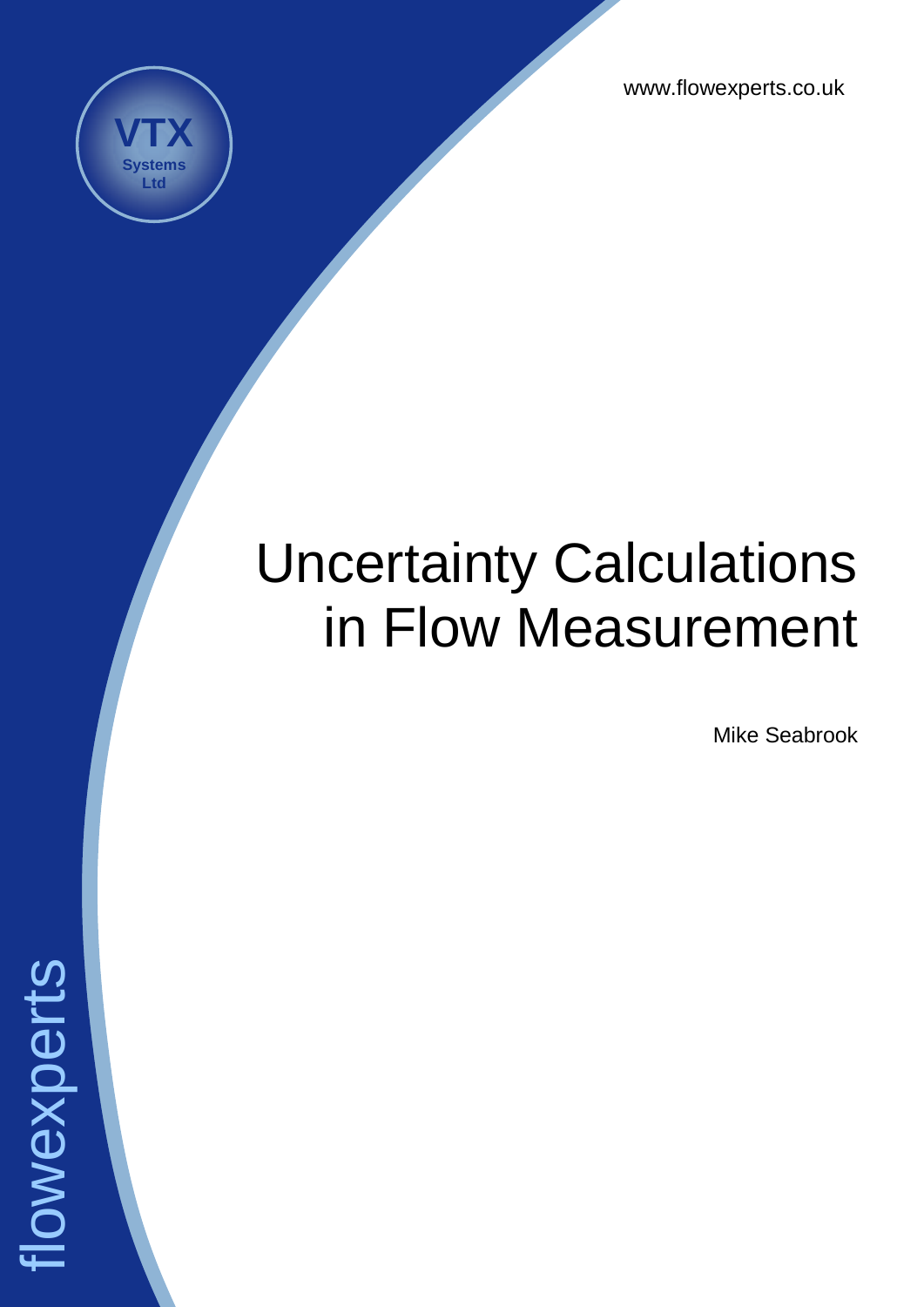VTX Systems Ltd 54 Highfields Hawkesbury Upton Badminton S Glos GL9 1BJ UK ■ +44 1454 232960 mike@flowexperts.co.uk

#### **Revision History**

| <b>Revision</b> | Date      | Author        | <b>Description</b> |
|-----------------|-----------|---------------|--------------------|
| 1.00            | 21/4/2010 | Mike Seabrook | Initial release    |
| 1.01            | 4/7/2013  | Mike Seabrook | Minor Changes      |
| 2.00            | 14/1/2015 | Mike Seabrook | New format         |

#### Disclaimer

This manual is provided for information only, and is intended as a reference for those attending the training course. No warranty expressed or implied is made regarding the accuracy of the contents.

#### © Copyright VTX Systems Ltd

All rights reserved. The moral right of the author has been asserted.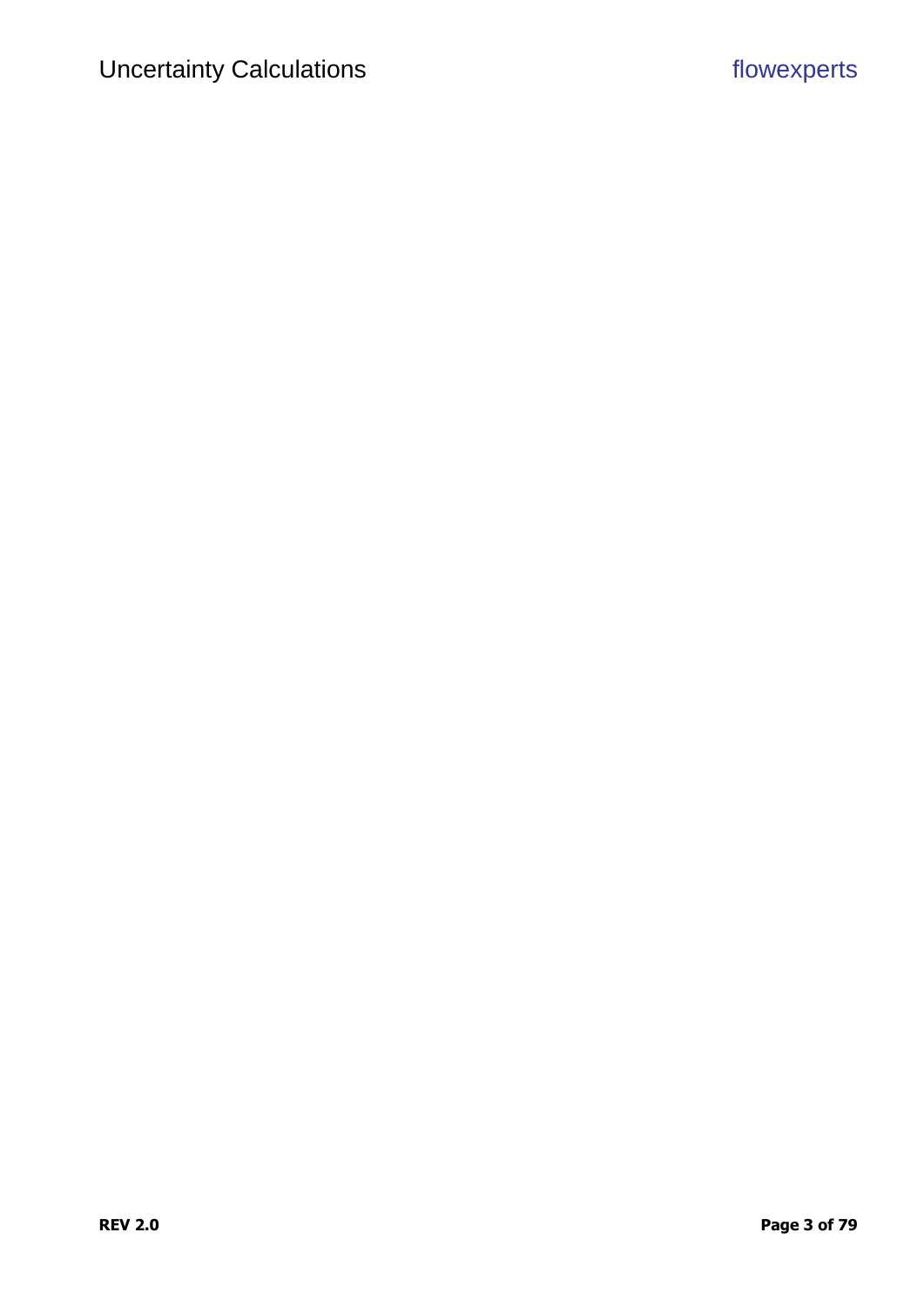## **Contents**

| <b>CHAPTER 1</b> |  |
|------------------|--|
| 1.1              |  |
| 1.2              |  |
| 1.3              |  |
| 1.4              |  |
| 1.5              |  |
| <b>CHAPTER 2</b> |  |
| 2.1              |  |
| 2.2              |  |
| 2.3              |  |
| 2.4              |  |
| 2.5              |  |
| 2.6              |  |
| <b>CHAPTER 3</b> |  |
| 3.1              |  |
| 3.2              |  |
| 3.3              |  |
| 3.4              |  |
| <b>CHAPTER 4</b> |  |
| 4.1              |  |
| 4.2              |  |
| 4.3              |  |
| 4.4              |  |
| 4.5              |  |
| 4.6              |  |
| 4.7              |  |
| 4.8              |  |
| 4.9              |  |
| 4.10             |  |
| <b>CHAPTER 5</b> |  |
| 5.1              |  |
| 5.2              |  |
| 5.3              |  |
| 5.4              |  |
| 5.5              |  |
| 5.6              |  |
| 5.7              |  |
| <b>CHAPTER 6</b> |  |
| 6.1              |  |
| 6.2              |  |
| 6.3              |  |
| 6.4              |  |
| 6.5              |  |
| <b>CHAPTER 7</b> |  |
| 7.1              |  |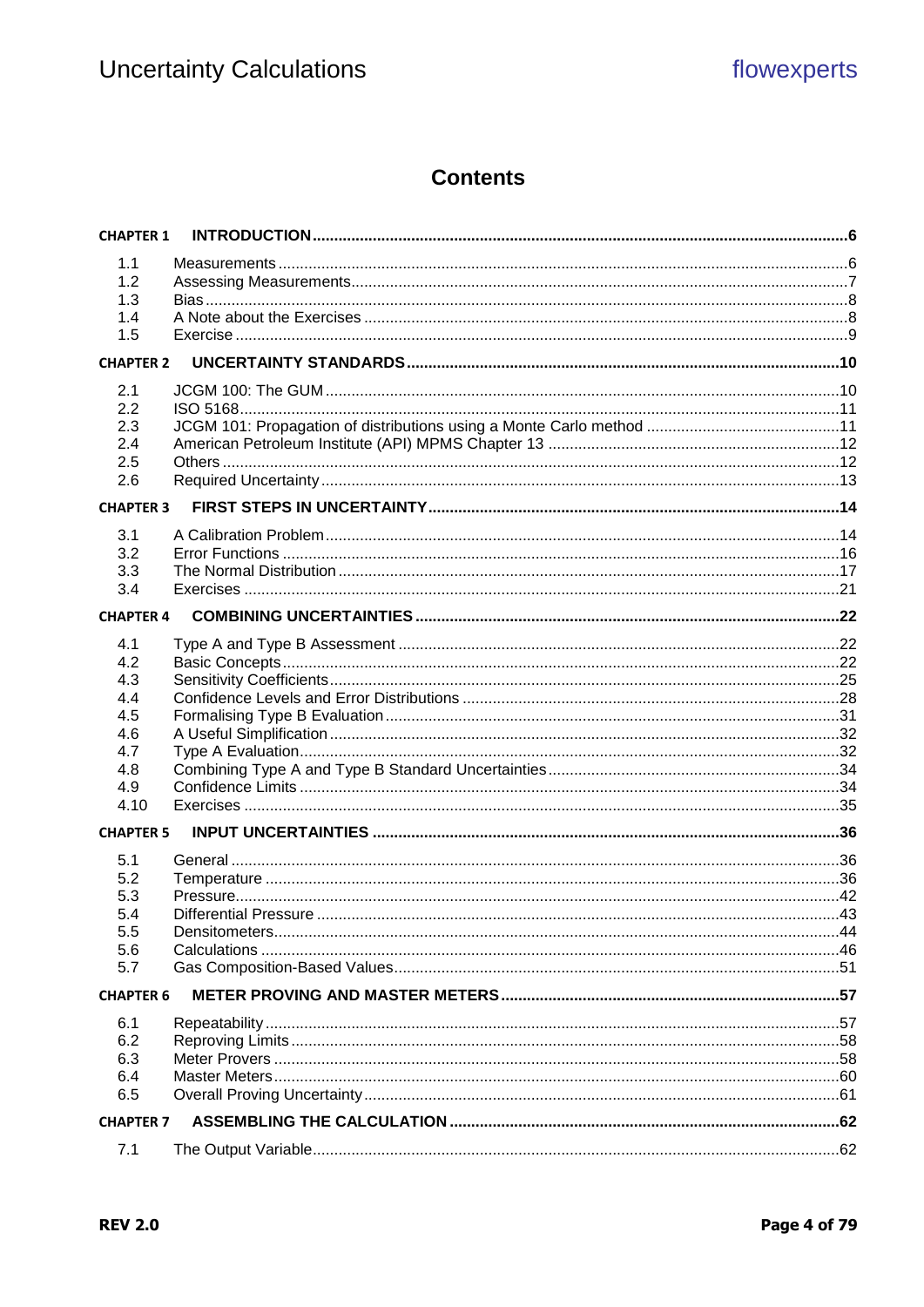| 8.1<br>8.2       |                                                               |  |
|------------------|---------------------------------------------------------------|--|
|                  |                                                               |  |
| <b>CHAPTER 8</b> | MATHEMATICAL EXTENSIONS ……………………………………………………………………………………………67 |  |
| 7.7              |                                                               |  |
| 7.6              |                                                               |  |
| 7.5              |                                                               |  |
| 7.4              |                                                               |  |
| 7.3              |                                                               |  |
|                  |                                                               |  |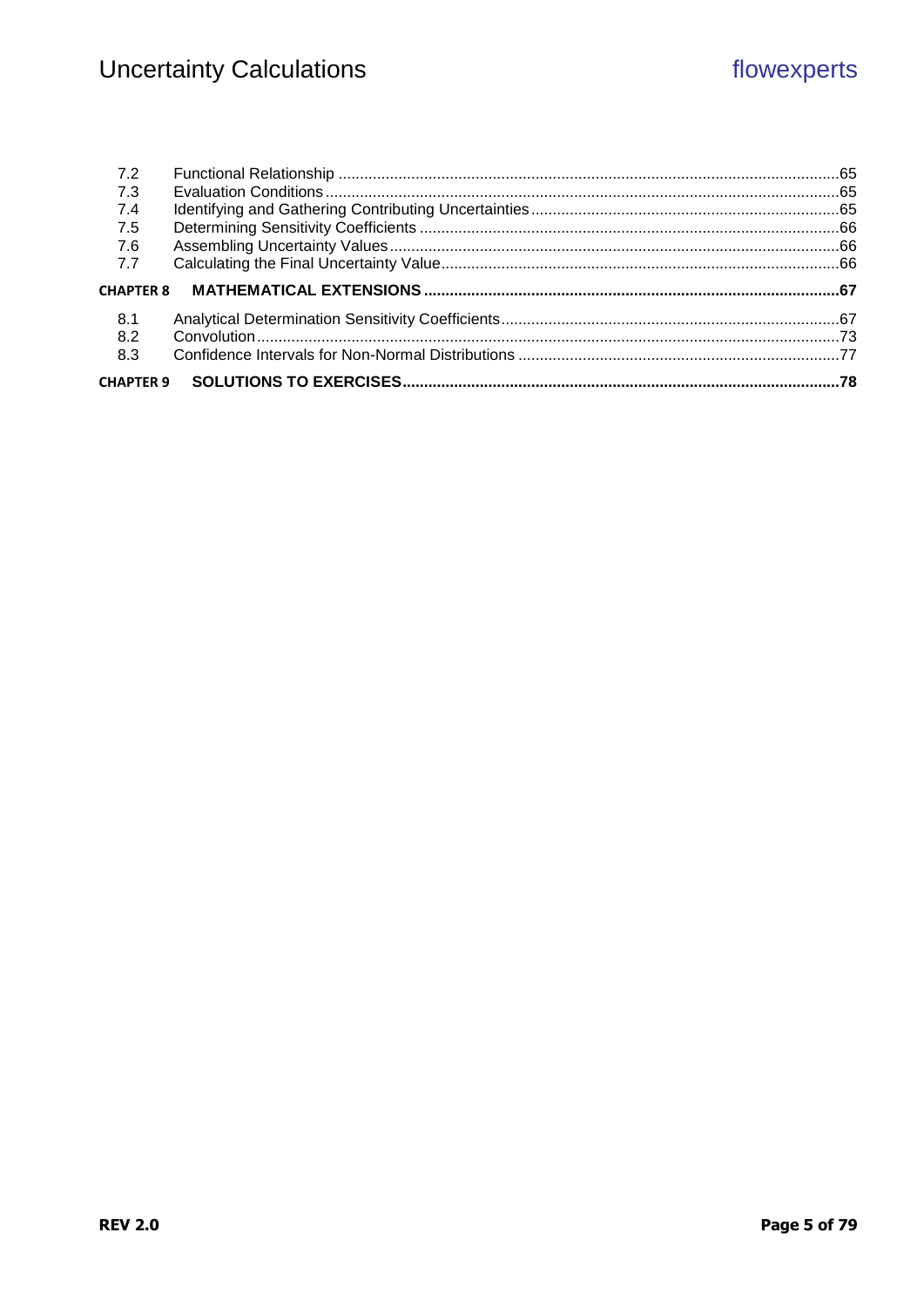# <span id="page-5-0"></span>**Chapter 1 Introduction**

When a user buys an expensive flow metering system, the single most important objective is to measure the required flow value(s) with demonstrable accuracy – and to keep doing do so. The uncertainty calculations are therefore as much a key part of a metering system as its physical components. The principles of uncertainty calculations are not hard to follow for those who are comfortable with calculus and statistics, but the practicalities justify their reputation for being difficult. As The GUM (3.4.8), which we will meet in a moment, puts it:

*The evaluation of uncertainty is neither a routine task nor a purely mathematical one; it depends on detailed knowledge of the nature of the [quantity measured] and of the measurement. The quality and utility of the uncertainty quoted for the result of a measurement therefore ultimately depend on the understanding, critical analysis, and integrity of those who contribute to the assignment of its value.*

Although uncertainty is evidently not a purely mathematical business, it certainly involves a lot of maths. Some engineers are rather rusty in maths, and even engineers who are adept at it may have limited experience with advanced statistics. The best that we can do here is to introduce the relevant ideas as informally and intuitively as possible, and postpone detailed mathematical formulation for as long as possible. In any case, adopting an intuitive approach may promote the understanding and critical analysis that The GUM prefers.

#### <span id="page-5-1"></span>**1.1 Measurements**

Everyday life is full of measurements: the ruler in the desk drawer, the scales and measuring jug in the kitchen, the electricity meter in its cupboard and the petrol pump at the filling station to mention just a few. We all understand that none of these measurements is exact, but we are happy enough with the kitchen scales if the sponge cake rises properly.

When it comes to science and technology, measurement requires more care. Suppose a new scientific experiment makes some measurement that seems to contradict the currently understood principles of physics. Do physicists need to investigate what is going on, and perhaps come up with something like relativity or quantum mechanics as a consequence? They will need some convincing, so the first question will be: how sure can we be about that measurement?

One thing that is certain is that every measured value is subject to some error. However, if it were known that a measurement gave a positive error of 0.05% then this amount could be subtracted from the result to leave no error at all. In other words, the actual error has to be unknown or it could be eliminated. The best that the experimenter can do is therefore to try to make some helpful comments about what the actual error might be. As Introduction to The GUM (JCGM 104 3.8) points out, it is not even possible to say absolutely how well a value is known: the best that anybody can do is to say how well they believe it is known.

For example, at the time of writing the NIST web site quotes the gas constant, R, rather like this:

 $R = 8.3144621 \pm 0.0000075$  J mol<sup>-1</sup> K<sup>-1</sup>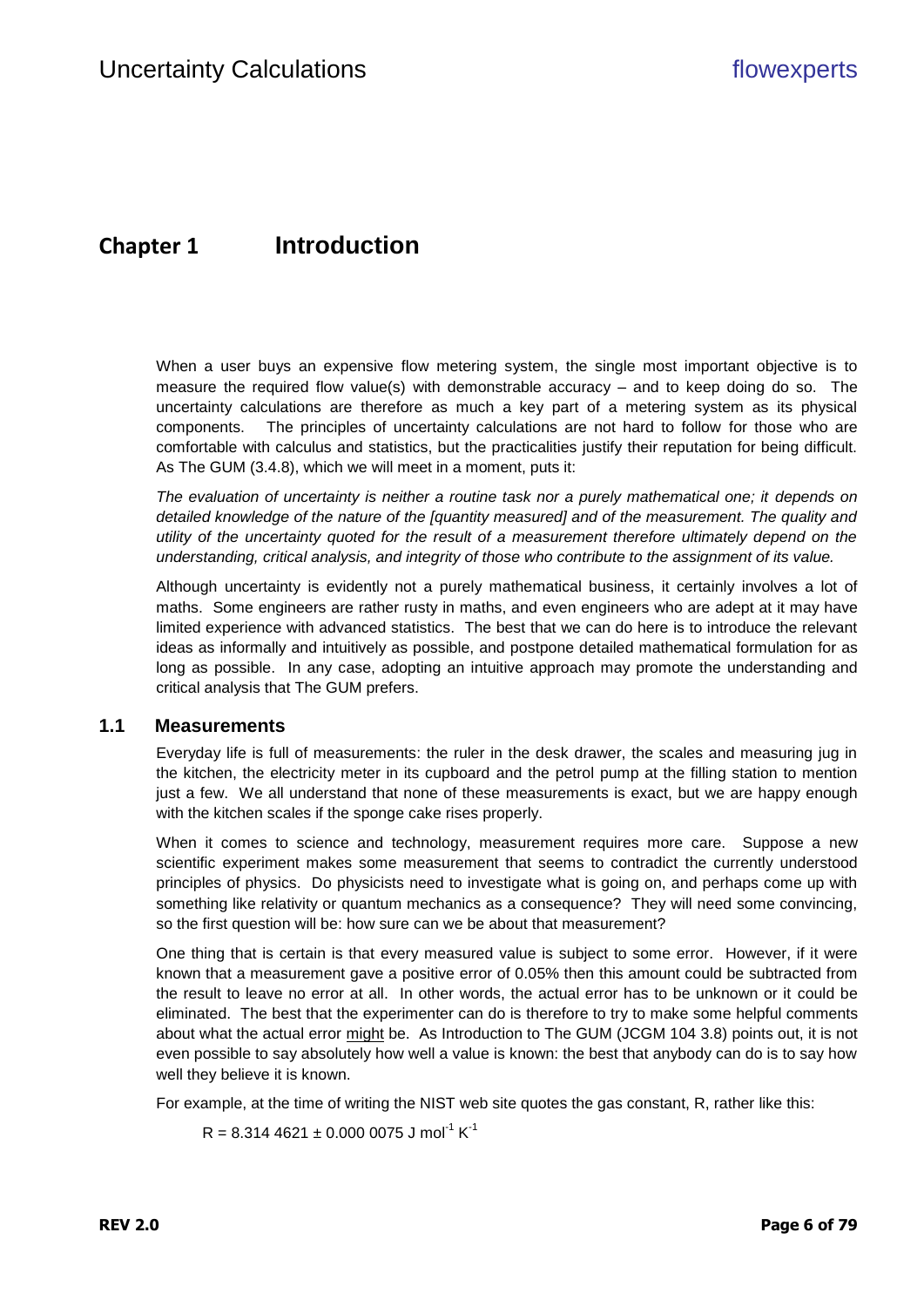The first value represents the best estimate, and the second says that NIST is pretty sure that the true value is within the range given. "Pretty sure?" Well, yes – the whole point is that the actual error is unknown, and all that anybody can say is that they believe it is more likely to be in one range and less likely to be in another. NIST is about 68% certain that the true value lies within the given range of the best estimate, slightly better odds than flipping a coin, because the figure they have quoted is actually the Standard Uncertainty. For reasons that will become clear, this implies that there is about a 95% chance that the true value falls within twice this range, and a 99.9936% chance that it falls within four times this range.

To put it another way, according to NIST's assessment there is about a 0.006% chance that the true gas constant is more than 0.000 03 J mol<sup>-1</sup> K<sup>-1</sup>different from the commonly accepted value. By comparison, the chances of winning the jackpot in the UK national lottery in a given week are about 0.000 007%. Winning the lottery is not likely but it does happen to somebody most weeks, so it is unlikely but not impossible that the accepted value of R really is that far out. In any case, please bear in mind that the quoted uncertainty itself is only a best estimate: as we shall see, uncertainty itself is uncertain.

To sum up, the "true value" is never exactly known – and because of that, the "error" can never be known either. It may help to get into the habit of mentally prefixing both these terms with "estimated", or even "unknown", wherever they are encountered.

#### <span id="page-6-0"></span>**1.2 Assessing Measurements**

How is it possible to estimate the uncertainty in the result of a measurement? Clearly the nature of the measurement and the equipment used in it will give some useful clues. When measuring the voltage in a circuit where no great precision is required, it will not be necessary to look beyond the specification of the voltmeter.

More care is needed when measuring the bore of an orifice plate to a precision of a few micrometres. The measuring device used will clearly have an uncertainty, usually specified by the manufacturer and hopefully maintained by regular calibration at a suitable laboratory. In addition, the relevant dimensions will change with temperature and it may be necessary to correct the result for thermal expansion of both the plate and the device used to measure it. Neither the exact temperature nor its precise effect will be known, so it will be necessary to evaluate the additional uncertainty from this source and to work out how to incorporate it into the overall uncertainty of the measurement.

Suppose that the measured orifice plate is now installed in a metering run and used to determine the mass flow rate. The situation becomes much more complex, because the calculated result will depend on the orifice bore, the differential pressure generated, the density of the fluid, and a good many more things besides – each of which is measured with its own uncertainty. Combining all of these uncertainties requires an effort, but that is the routine part. Identifying all the individual sources of uncertainty and tracking down credible values is the bit that requires understanding, critical analysis and integrity – not to mention a certain amount of ingenuity from time to time.

Another useful source of information about the uncertainty of a measurement is to repeat it several times, if the nature of the measurement permits. The orifice bore is a static measurement that it would be possible to repeat time and again. On the other hand there is usually no way to know or control the precise flow through an orifice metering run, so repeat measurements are impractical.

Repeat measurements are interesting because any measurement that is sufficiently sensitive will give a slightly different result every time it is made. The scatter of the results does not tell the whole story, because there could be a fixed offset in every measurement. However, if repeated results give a wide scatter then the measurement is clearly more suspect than if they are close together. Excessive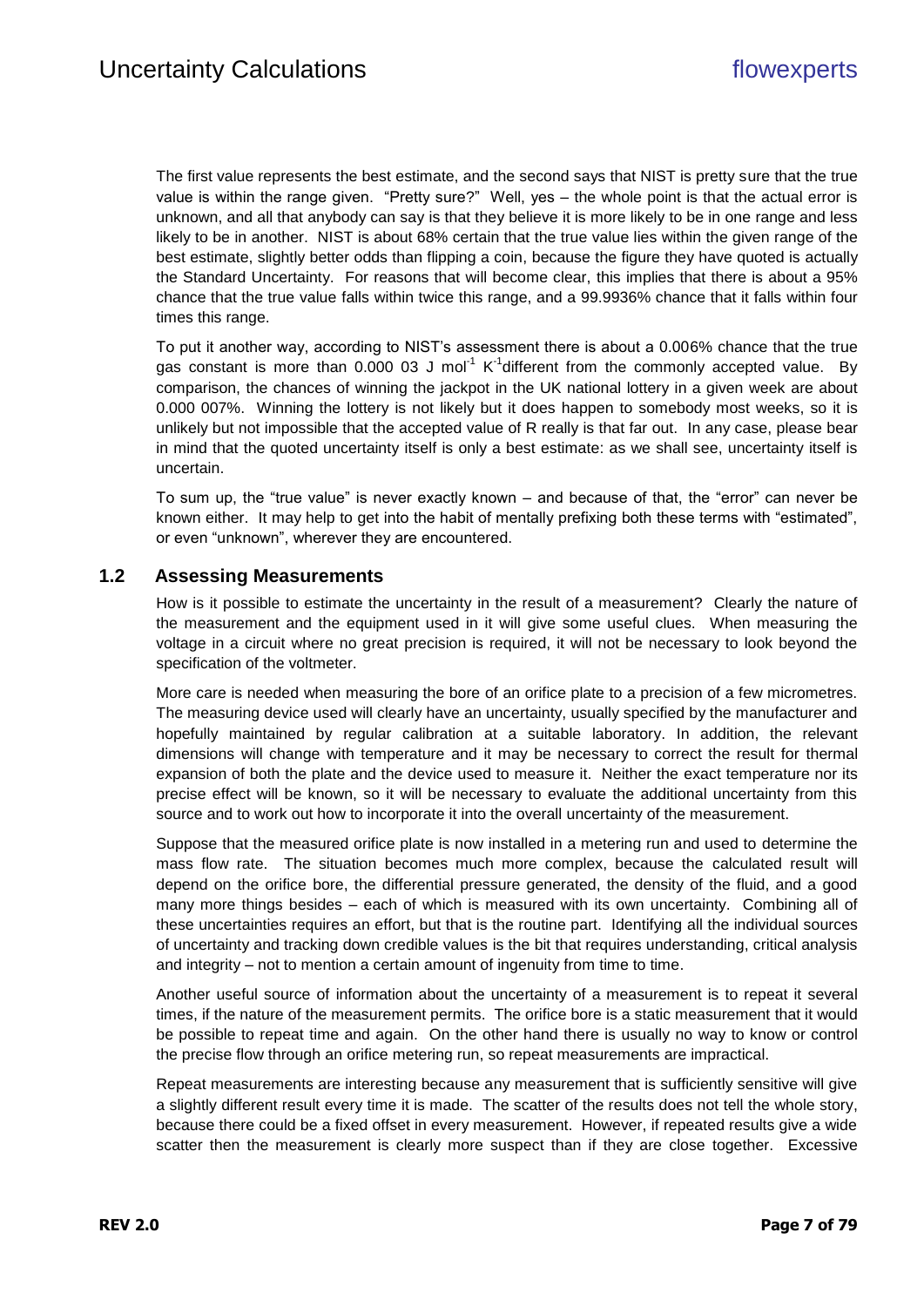scatter may also point to a flaw in the measurement that needs to be investigated (for example, a leaking valve when proving a meter). If sufficient repeats were taken, any symmetrical scatter would eventually average out to zero – but the number of repeats is usually limited by practical and/or economic considerations.

In the past, "locked in" errors that were unknown but fixed were described as Systematic, and uncertainties resulting from scattered repeat measurements were known as Random. This terminology is still sometimes used, but widely considered outdated. That is because the orifice bore measurement that we considered would have included a **systematic component** arising, for example, from the latest calibration of the measuring device and a **random component** arising from scattered repeats. However, the best estimate of the orifice bore given on the resulting calibration certificate is "locked in" and from then on the figure has only a systematic error. The same value therefore contains a random component at one point, but not at another. For this reason, the more recent uncertainty standards talk about the way that an uncertainty is assessed at various points along the measurement chain, rather than using language that implies that a value is intrinsically subject to one sort of uncertainty or another.

#### <span id="page-7-0"></span>**1.3 Bias**

We will consider here sources of measurement error that are believed to have an average value of zero. In all but a few unusual cases, an error near zero will be at least as likely as any other. Multiple separate errors of this sort will most likely partly cancel each other out, and errors in individual measurements will tend to even out over time.

When an effect that causes a steady measurement offset is either missed or intentionally left uncorrected, it leads to measurement bias. Bias does not cancel out over time, and the statistical methods that apply to uncertainty cannot be used to handle it. More worryingly in a flow measurement system that provides figures used in large financial transactions, measurement bias will steadily accumulate over long periods. Even a small bias can therefore cost somebody a significant amount of money in the end.

Measurement offsets do not have to be steady to create bias. An offset that is frequently positive and only occasionally negative has a similar net effect. Even a symmetrical offset in one contribution to a measurement can still cause bias if it has a significantly non-linear effect on the result. This applies, for example, to pulsating flow through orifice plates.

Uncertainty is inevitable in all forms of measurement, and it is usual to specify an acceptable level for it. However, the provision of an uncertainty allowance should not lead anyone to believe that bias is acceptable. A well-considered measurement specification will explicitly state that all identifiable forms of bias must be sought out and eliminated.

#### <span id="page-7-1"></span>**1.4 A Note about the Exercises**

The exercises are not an optional extra! Some of them lead to conclusions whose importance will become clear in later chapters. Others build up a toolkit that will be useful when you perform uncertainty calculations yourself, or review the calculations of others.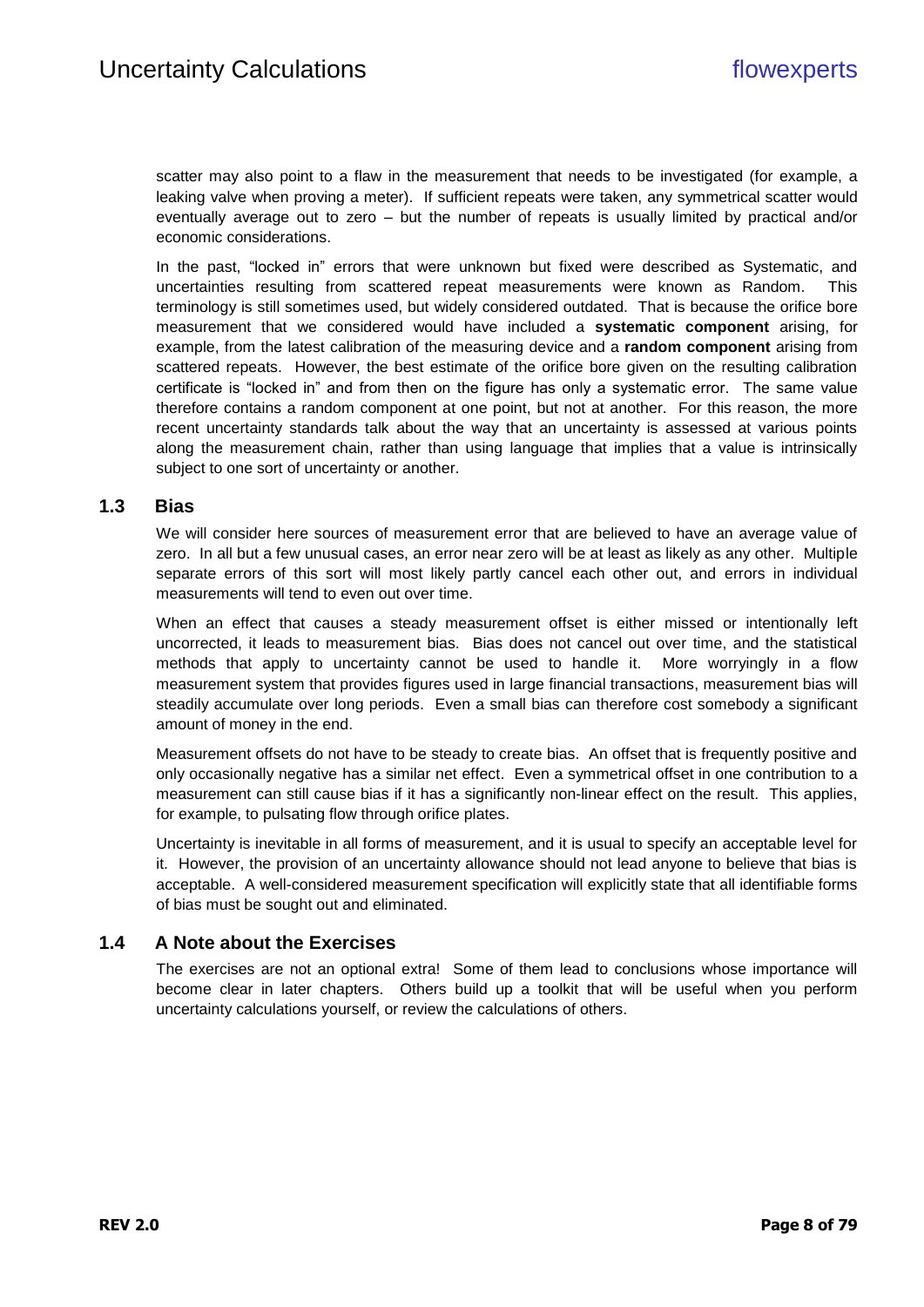## <span id="page-8-0"></span>**1.5 Exercise**

**Exercise 1.1 – How long is a Piece of String<sup>1</sup> (Part 1)**



A piece of string about 250mm long is measured using a metal ruler with 1mm increments. Working as a group:

- 1) Brainstorm the potential sources of measurement uncertainty.
- 2) Group the sources of uncertainty according to whether you would expect them to:
- a) Be the same for every measurement over a reasonably extended period
- b) Change between measurements made in quick succession
- c) Change between measurements made on different days

 $\overline{a}$ 

<sup>&</sup>lt;sup>1</sup> With acknowledgement for the general idea to Martin Basil, SOLV Ltd, from a paper presented to the Production and Upstream Flow measurement Workshop, 2008.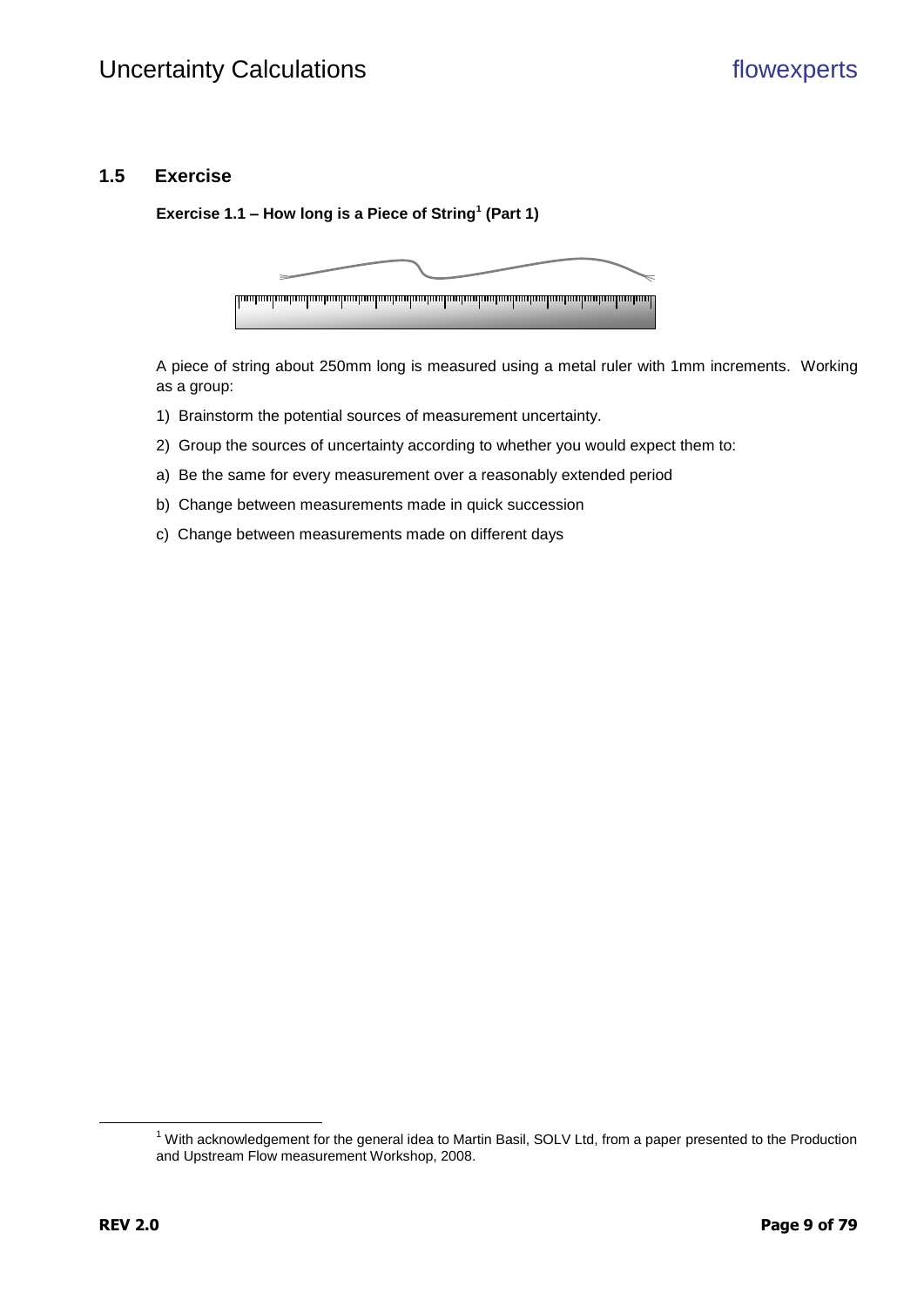## <span id="page-9-0"></span>**Chapter 2 Uncertainty Standards**

Combining the various uncertainties in the input quantities to a measurement such as an orifice run in the proper way to determine the output uncertainty is a complex business, so it will be very useful to have some authoritative advice on how to do it properly. What is more, as large sums of money frequently change hands based on the reading from flow metering runs, interested parties will normally insist that the uncertainty analysis is performed to a recognised and respected standard.

This section provides a brief introduction to the main standards that will be explored in more or less detail in the rest of this course.

### <span id="page-9-1"></span>**2.1 JCGM 100: The GUM**

The main reference for this course is a standard published by the Joint Committee for Guides in Metrology, JCGM 100 (2008) "Evaluation of measurement data — Guide to the expression of uncertainty in measurement", generally abbreviated to The GUM. Related JCGM standards are described as Supplements or something similar. Throughout this document, "The GUM" means JCGM 100.

The GUM has the enormous advantage of being freely accessible on the web, using the following link at the time of writing:

#### [http://www.bipm.org/utils/common/documents/jcgm/JCGM\\_100\\_2008\\_E.pdf](http://www.bipm.org/utils/common/documents/jcgm/JCGM_100_2008_E.pdf)

The GUM defines an analytical approach to combining uncertainties. The principle of the analytical approach is that the uncertainties of the inputs to a measurement process are assessed, and the uncertainty in the resulting figure is calculated using methods derived from mathematical statistics.

The JCGM aims The GUM at the widest possible user base, and states among its objectives that its target audience includes QC and QA people, scientific researchers, calibration laboratories and the custodians of national standards. Niche activities such as flow measurement are well below their radar. However, the principles of uncertainty analysis are the same regardless of the application.

All of the following organisations are members of the JCGM, contribute to its standards, and most importantly (should) follow The GUM in creating standards of their own:

- BIPM: Bureau International des Poids et Mesures
- OIML: Organisation Internationale de Métrologie Légale
- ISO: International Organization for Standardization
- IEC: International Electrotechnical Commission
- IUPAC: International Union of Pure and Applied Chemistry
- IUPAP: International Union of Pure and Applied Physics
- IFCC: International Federation of Clinical Chemistry and Laboratory Medicine
- ILAC: International Laboratory Accreditation Cooperation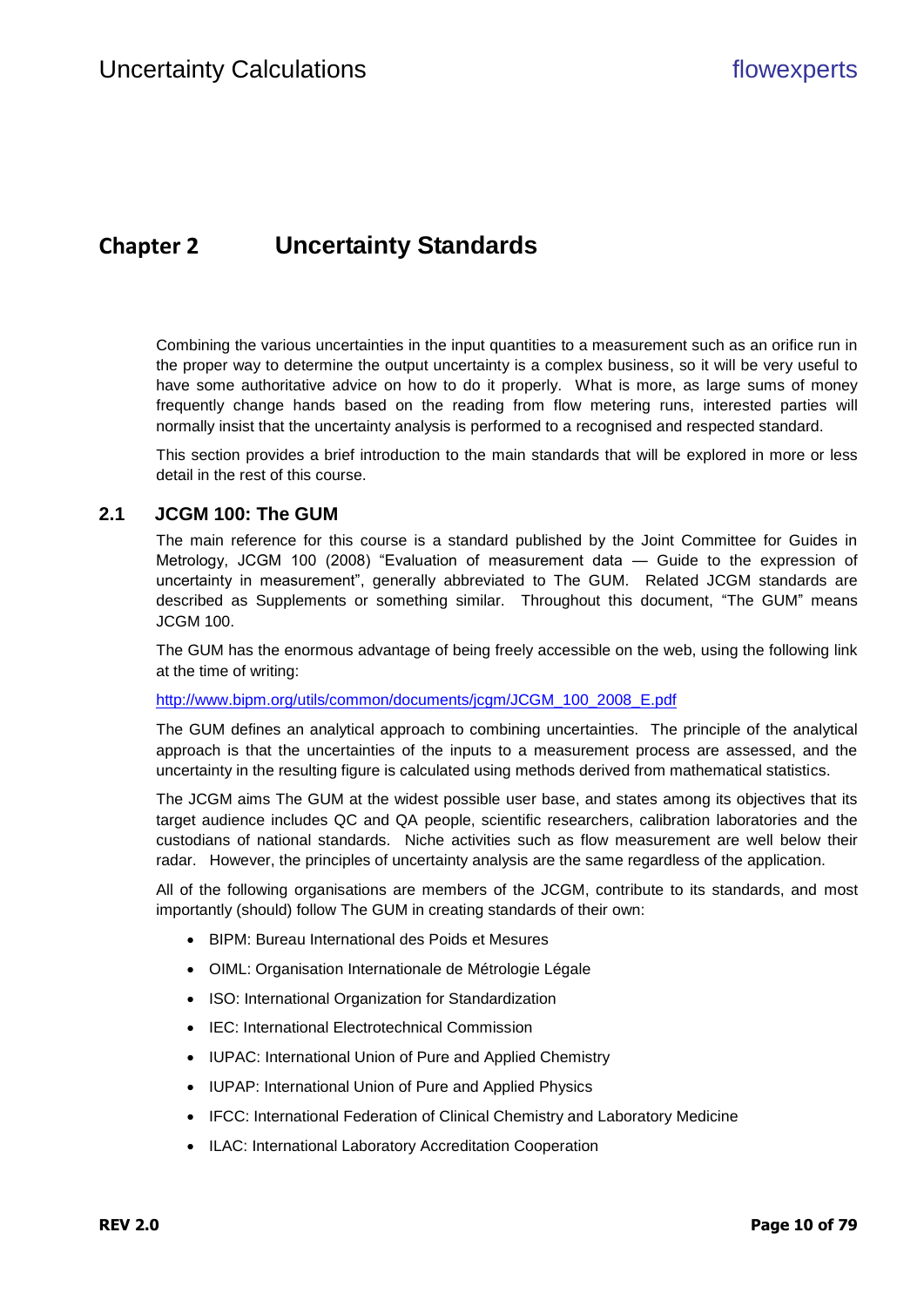# <span id="page-10-0"></span>**Chapter 3 First Steps in Uncertainty**

Following standards is all very well but a reasonable level of understanding of the principles behind them is always useful, and in view of the extract from JCGM 100 quoted at the start of [Chapter 1](#page-5-0) almost obligatory where uncertainty calculations are involved. This chapter therefore introduces some key concepts using a constructed example, based on fundamental statistical principles. There are few references to uncertainty standards: that comes later. The objective is give a "feel" for how uncertainty works, and to demonstrate that there is nothing magical about it.

The less obvious uncertainty distributions in this chapter have been constructed using large numbers of random numbers generated in Excel (in effect, a Monte Carlo method). However, because of the simple nature of the error distribution chosen, they could alternatively have been determined analytically (see [Chapter 8\)](#page-15-0).

This chapter is actually as much an exercise in designing a measurement as it is in uncertainty, which reflects the way that things should ideally be done. A good supplier will not just use uncertainty calculations to rubber stamp a completed design. They should preferably form part of the design process as a means of identifying potential problems, refining the design and so constructing the best possible system for a particular application. Such a process need not necessarily add to the cost of the system: an early uncertainty analysis can help to identify overspecified equipment as well as underspecified, and may also pick up design problems before they become expensive to rectify. However, it has to be admitted that uncertainty estimates are themselves rather uncertain and even more so in the early stages of a project where limited information is available.

## <span id="page-10-1"></span>**3.1 A Calibration Problem**

Suppose that it is necessary to measure the current in an instrument loop to within  $\pm 0.05\%$  in order to calibrate an instrument, and it has to be done right now using whatever equipment is at hand. A digital multimeter is available, but its manual specifies that the "accuracy" of the current range as  $\pm 0.1\%$ . The current range is not good enough, which used to be quite a common problem though it is less so now. The multimeter uses an extremely low value internal resistor to convert current to voltage, which is difficult make to a tight specification.

Several resistors marked 100 $\Omega$  ±0.05% are available, and the multimeter manual specifies that its voltage range has an "accuracy" of  $\pm 0.01\%$ . It is therefore possible to get closer to the required measurement performance by inserting a resistor in the loop and measuring the voltage across it.

We are unlikely to know details of how the resistors are manufactured in real life, but for the purposes of this example we will assume that we do. This particular manufacturer makes batches of resistors, and checks them against an instrument that measures resistance with an accuracy that is near enough to perfect for practical purposes. It selects resistors within  $\pm 0.05\%$  of the target value for its highest grade, and classifies the rest into  $\pm 0.1\%$  and  $\pm 0.2\%$  grades. If a resistor measures 100.0501Ω it is assigned to a lower grade, but 100.0499Ω goes into the top grade. This is an example of a "pass/fail" calibration, which is quite common in practice.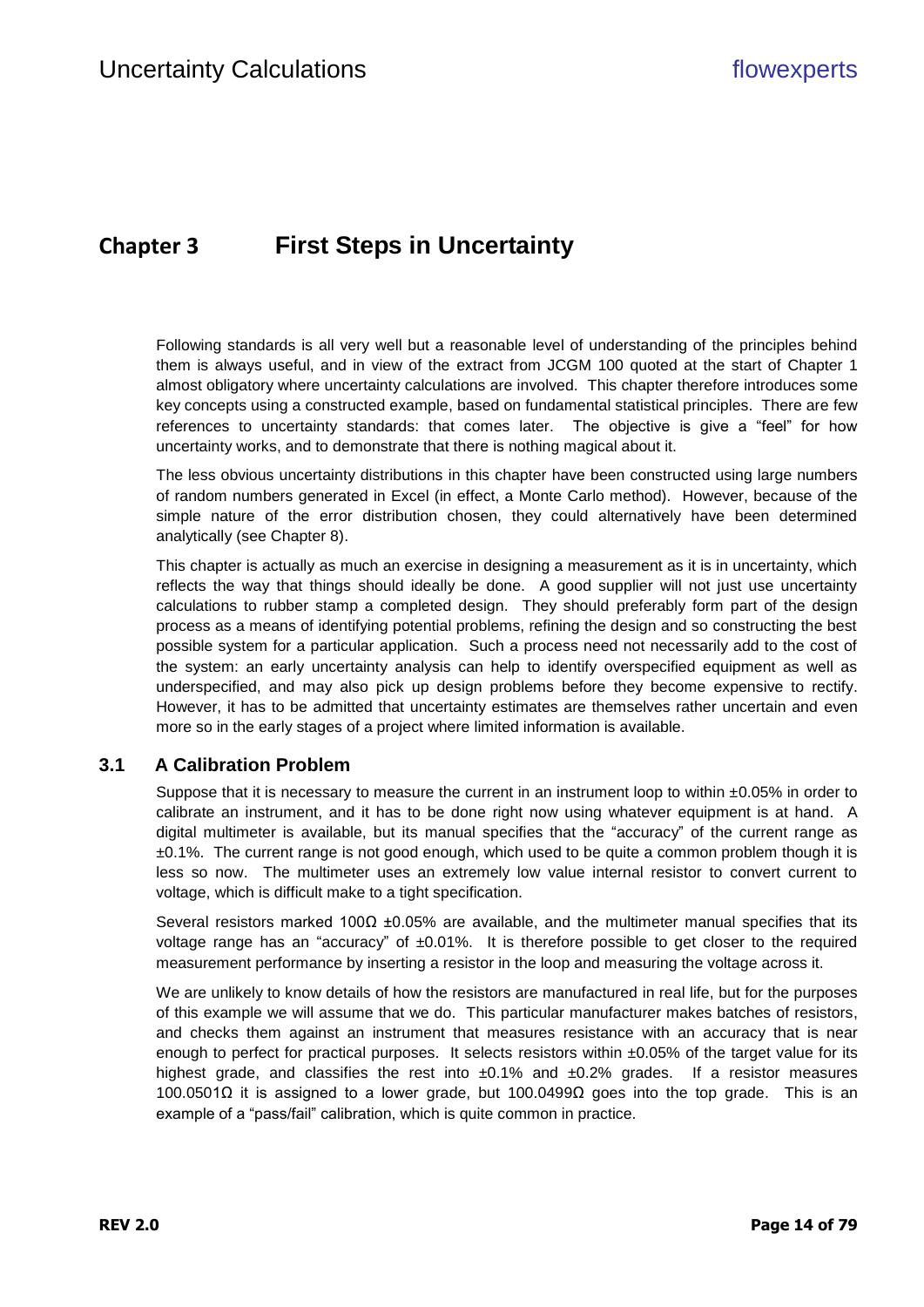# <span id="page-11-0"></span>**Chapter 4 Combining Uncertainties**

This section builds up to the detailed requirements and procedures of The GUM for combining uncertainty estimates via some background detail. For the time being, we will assume that necessary data such as equations and input uncertainties are known. Dealing with practical situations where this information has to be gathered is a separate adventure.

## <span id="page-11-1"></span>**4.1 Type A and Type B Assessment**

We have already seen that an uncertainty component that starts as a random measurement scatter will sometimes become locked in at some point in the measurement chain and so become "systematic". The GUM therefore classifies uncertainty assessments rather than assigning types to uncertainties themselves.

The two types of uncertainty assessment defined by The GUM are:

- **Type A assessment**, which covers the effects of a limited number of scattered repeat measurements on the uncertainty of the resulting best estimate
- **Type B assessment**, which covers assembling input error functions in order to estimate the uncertainty of the resulting output

Type B assessment is the most common in flow measurement uncertainty calculations, and we will therefore consider it first.

The effects of repeatability, requiring Type A assessment, will often have been taken into account during instrument calibration. Type A evaluation will also be relevant where calibrations with repeat runs are performed during system operation, the most obvious example being meter proving. In flow measurement it generally leads to a smaller contribution than Type B, so we consider it towards the end of the chapter.

#### <span id="page-11-2"></span>**4.2 Basic Concepts**

A common requirement in flow measurement is to multiply volume flow in m<sup>3</sup>/h by density in kg/m<sup>3</sup> to calculate mass flow in t/h:

$$
q_m = \frac{\rho \cdot q_v}{1000}
$$

For example, we will assume that density and volume flow are measured using separate instruments, each with its own error function. An assessment of the process conditions and the instruments has concluded that the results of measuring the two input parameters are normally distributed with the following parameters: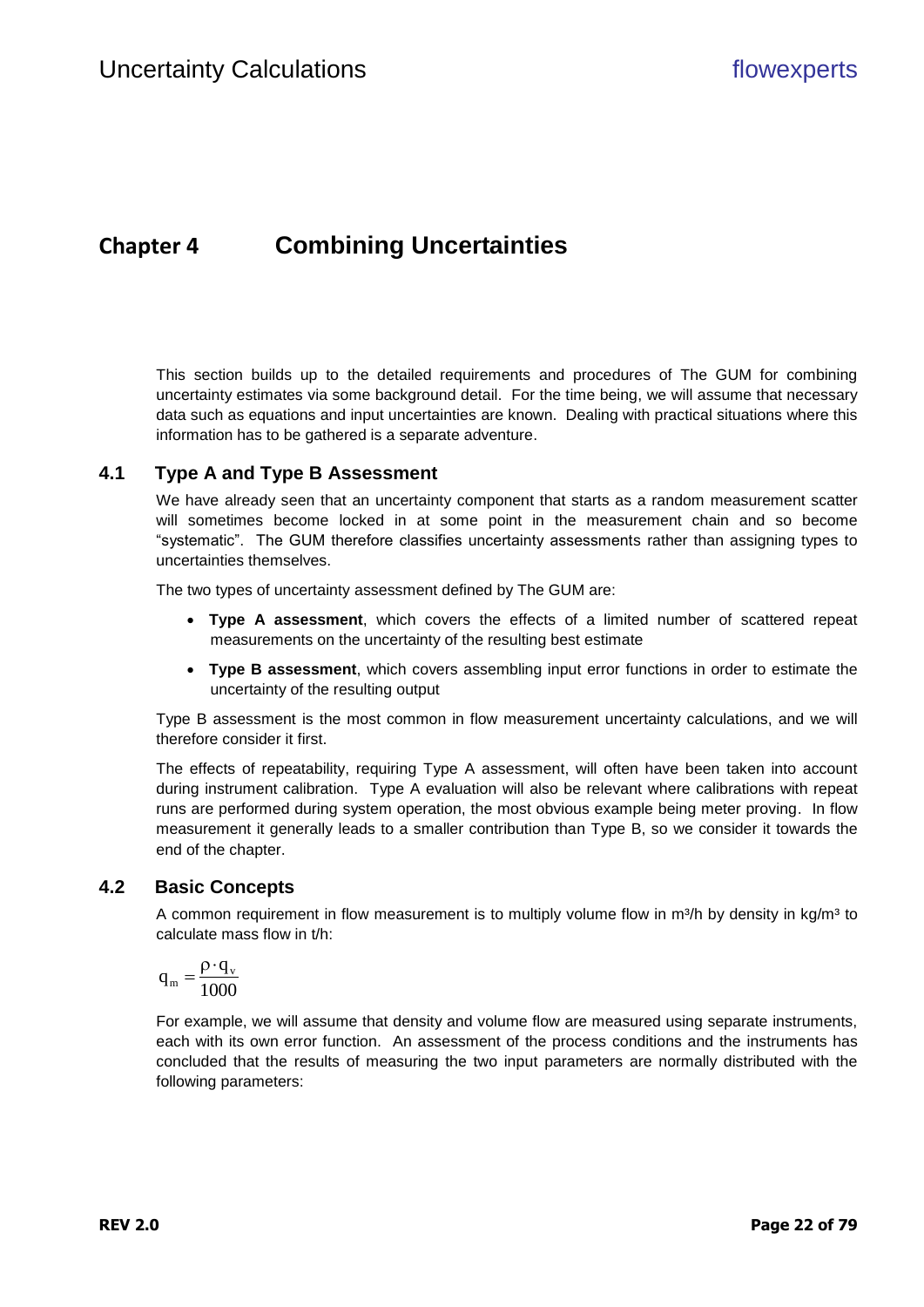# <span id="page-12-0"></span>**Chapter 5 Input Uncertainties**

The main input uncertainties to a flow calculation will generally need to be assembled from several subcomponents. We now have all the necessary tools to do this, and there are enough detailed considerations to fill a chapter. The required output quantity from this type of process is clear, and the sensitivity coefficients are generally one. The more complex final assembly, which includes evaluation conditions, is covered in the next chapter. For now, we will assume evaluation conditions as we go – including an ambient temperature of 30ºC.

#### <span id="page-12-1"></span>**5.1 General**

A key point to bear in mind from the outset is that sooner or later, somebody will need to understand what you have done. A knowledgeable reviewer may need to be satisfied that the calculations have been performed properly. An end user may need to update the uncertainty calculations to take account of changes to the system. Perhaps the best reason for clearly documenting what you have done is that you may return to your own calculations one day.

It is therefore a good idea to explain where the values used have come from. For example, if instrument specification documents have been used they should at least be referenced – complete with a revision code or date. The model code of each instrument should be quoted, at least as far as it affects uncertainty, along with its calibrated range.

It will be helpful for your own clarity of thought to print off relevant pages from documents, highlight the relevant figures, and keep them in a file along with the resulting calculations. These pages could then be scanned, and appended to the calculations. If copies of specifications are available as unlocked PDF files, it is even more convenient to create highlighted and searchable documents electronically using Acrobat. Bear in mind, though, that there may be copyright issues.

## <span id="page-12-2"></span>**5.2 Temperature**

Temperature brings out several points that are general to all process signals, and will be examined in some detail. We will assume for the moment that it is possible to insert a thermowell at exactly the point of interest, although it is often not so in practice. The complete loop is illustrated below.



The outside of a thermowell is at a temperature close to the required process value. An element inside the thermowell converts the temperature to resistance, and a local transmitter converts the resistance to a current. The current passes through a resistor in the panel, and the resulting voltage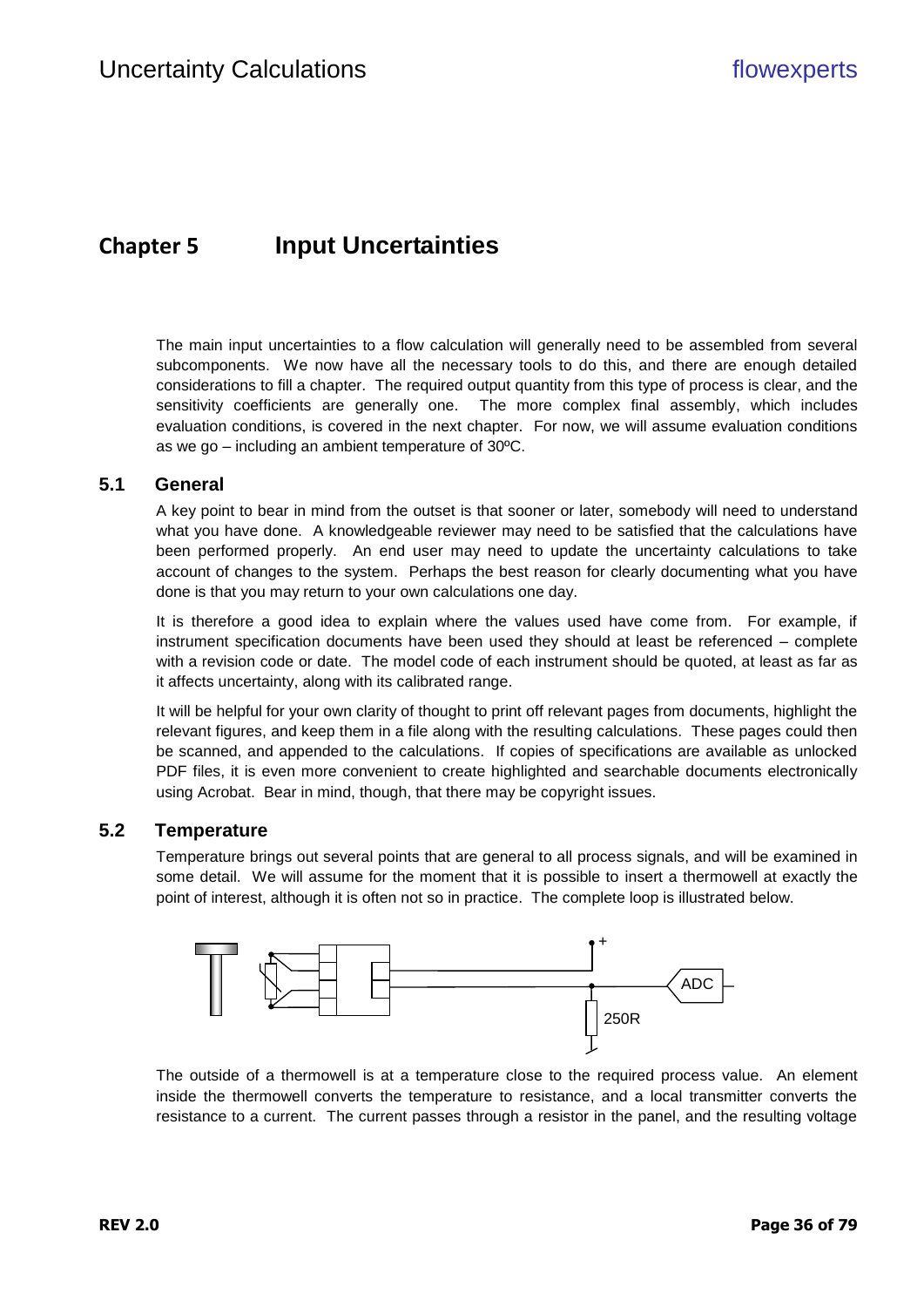## <span id="page-13-0"></span>**Chapter 6 Meter Proving and Master Meters**

In liquid flow metering systems with proving, which includes more or less all systems involved in large financial transactions, the calibration of the duty meters is established by comparing them with a reference device in the field. Uncertainty immediately after proving depends on the uncertainty of the reference and the additional uncertainties arising from making the comparison. The meter uncertainty is the dominant term in the uncertainty analysis of most liquid systems, so proving is extremely important.

The usual concept of meter proving is to calibrate each meter against a volumetric standard in the field. The volume of the proving device will vary with temperature and pressure, and the temperature and pressure at the prover and the meter will generally differ slightly. Both potentially lead to measurement bias, and should therefore be corrected even if their effects can be shown to be small.

Meter proving, whether it uses a master meter or a meter prover as the reference device, involves a limited number of repeat measurements and Type A analysis therefore applies to the results. Bearing in mind the difficulties of estimating the standard deviation from a few repeats (see [4.7\)](#page--1-10) some care is needed.

Reasonable changes in process conditions must be allowed between proves. That leads to an extra uncertainty term, and a need to establish what "reasonable" in the previous sentence means.

#### <span id="page-13-1"></span>**6.1 Repeatability**

For decades proving results were accepted if 5 runs repeated within a 0.05% range and it largely remains so today. Why not calculate the standard deviation? For one thing, the range idea was established before even hand calculators existed and working out a standard deviation was laborious. Mainly, though, given a very small number of repeats the standard deviation of the population can be estimated at least as accurately from the range as by direct calculation. It is strange, the author has tried in vain to find the theory behind it, but a Monte Carlo analysis shows that it is so.

MPMS 13.2 (1994) worked back from  $n = 5$  runs with an overall meter factor range of 0.0005 to a Type A uncertainty of ±0.027%. From there, they calculated ranges for other values of n to give the same uncertainty. An alternative set of values to give an uncertainty of  $\pm 0.073\%$  (3 runs within 0.0005) was added in MPMS 4.8 (1995). Some values are shown below.

| n | 0.027% | 0.073% | n  | 0.027% | 0.073% |
|---|--------|--------|----|--------|--------|
| 3 | 0.0002 | 0.0005 | 8  | 0.0009 | 0.0025 |
|   | 0.0003 | 0.0009 | 9  | 0.001  | 0.0028 |
| 5 | 0.0005 | 0.0014 | 10 | 0.0012 | 0.0032 |
| 6 | 0.0006 | 0.0017 | 11 | 0.0013 | 0.0034 |
|   | 0.0008 | 0.0021 | 12 | 0.0014 | 0.0037 |

| n | 0.027% | 0.073% |    | 0.027% | 0.073% |
|---|--------|--------|----|--------|--------|
| 3 | 0.0002 | 0.0005 |    | 0.0009 | 0.0025 |
| 4 | 0.0003 | 0.0009 | 9  | 0.001  | 0.0028 |
| 5 | 0.0005 | 0.0014 | 10 | 0.0012 | 0.0032 |
| 6 | 0.0006 | 0.0017 | 11 | 0.0013 | 0.0034 |
|   | 0.0008 | 0.0021 | 12 | 0.0014 | 0.0037 |

The DECC requirement for 5 runs with a maximum deviation from the mean of 0.05% is not the same, so the API uncertainty figures do not apply. Deviation from the mean is awkward, because for a given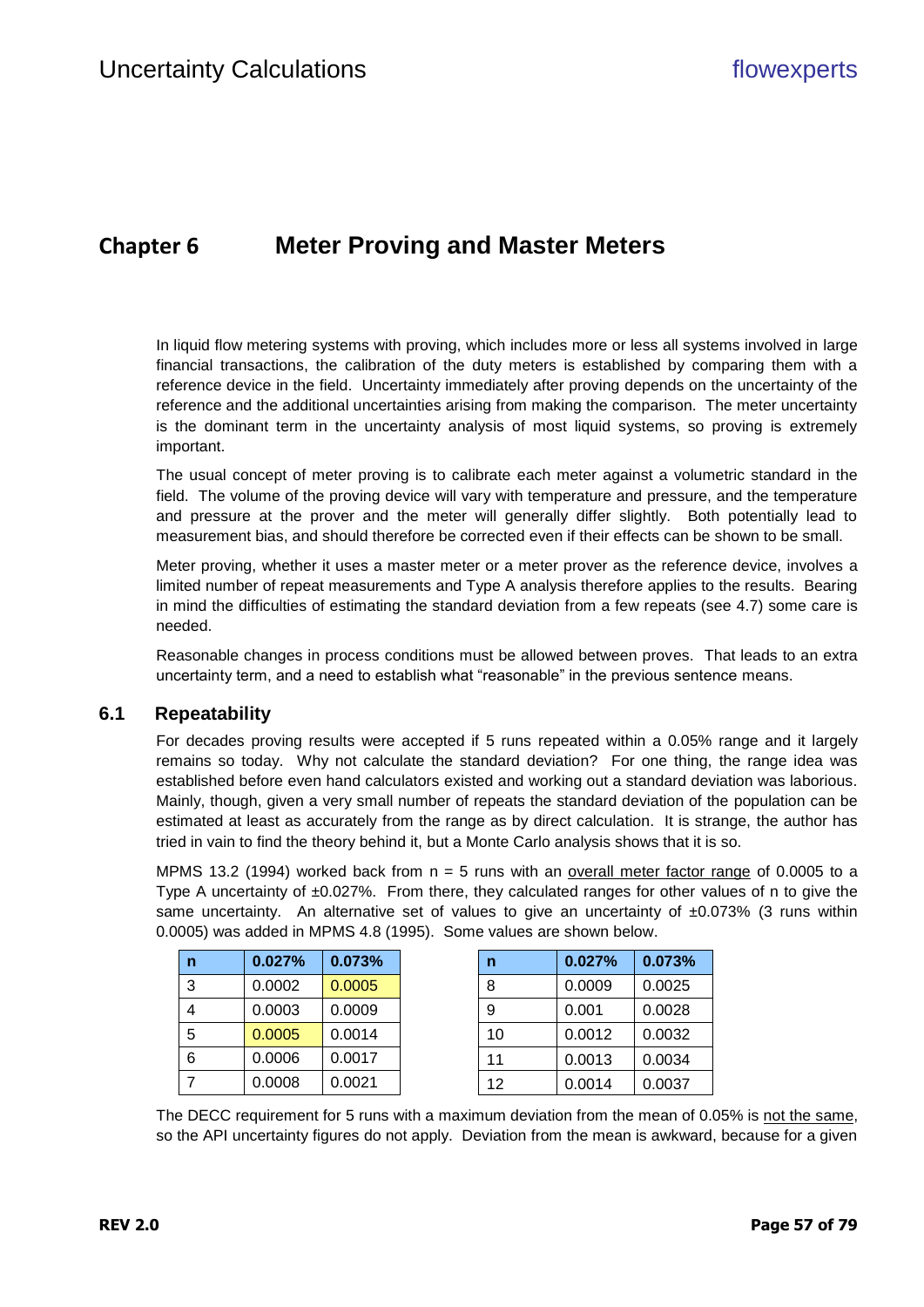# <span id="page-14-0"></span>**Chapter 7 Assembling the Calculation**

This chapter attempts to provide an overview of the complete procedure for carrying out an actual uncertainty evaluation, step by step. Ideas from previous chapters are brought in where necessary and the practicalities of performing each step are discussed in detail.

More mathematical concepts to extend this type of uncertainty are covered in [Chapter 8.](#page-15-0) As this chapter is optional, it is at the end.

#### <span id="page-14-1"></span>**7.1 The Output Variable**

The output variable may seem a strange place to begin, but until it is determined neither the input variables nor the relationship between the inputs and the output can be established. Up to now, we have assumed that it is obvious what the output variable of interest will be. However, flow computers generally provide many output variables, for example mass flow rate, batch standard volume total, and daily energy total. Deciding which one to analyse is not always as straightforward as it should be.

The simplest way to determine the relevant output variable is to check the specification. If it permits a maximum uncertainty in the batch standard volume total referenced to  $60^{\circ}$ F of  $\pm 0.25$ % with a coverage factor of k=2, then that is clear. But what if part of this information is missing? All too often, it is.

As the type of flow metering system we are discussing exists mainly to count money, the output that matters most is self-evidently the one that forms the basis of the bill. In other words, flow uncertainty is ultimately measured in dollars. Bills are always based on totals: batch totals for discrete transfers such as tanker loading, and period totals for continuous transfers such as pipelines.

On this basis, it would be logical to reject flow rates as interesting output variables. This is convenient, as the frequency inputs of many flow computers have rather poor resolution. Flow computer manufacturers care about inputs; they just save their best efforts for the inputs that they know matter – in this case, the pulse count rather than the frequency.

Using totals also eliminates short-term repeatability effects. These are hard to quantify, as repeatability is only observable when one instrument is calibrated against another. They do not affect the bill as they will even out over any reasonably long interval.

If no output coverage factor is stated, then it should normally be assumed that  $k=2$ . This can be justified, for example, by quoting ISO 5168 (10.1):

It is recommended that for most applications a coverage factor,  $k = 2$ , be utilized to provide a *confidence level of approximately 95 %.*

If the specification does not even indicate which form of flow is of interest, the billing value can usually be deduced from the nature of the transaction, for example:

- For gas sold as fuel and shipped by pipeline, the daily energy total
- For crude oil loaded onto tankers, the batch standard volume total in barrels at 60°F, including water correction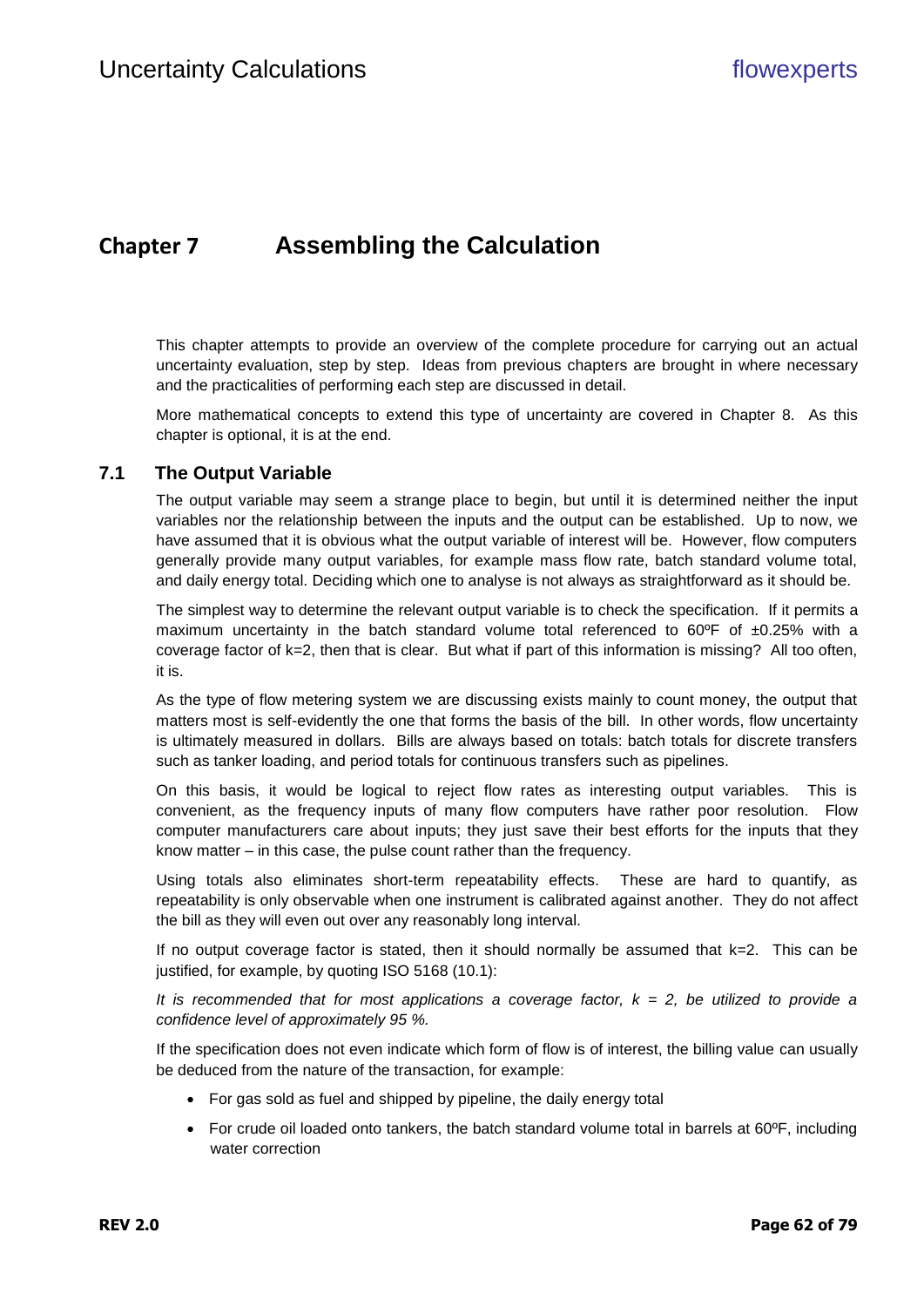# <span id="page-15-0"></span>**Chapter 8 Mathematical Extensions**

This chapter is optional. It covers several topics, which are linked by their requirement for some more advanced mathematics. Both the approach and the notation used in the section are believed to be original.

## <span id="page-15-1"></span>**8.1 Analytical Determination Sensitivity Coefficients**

#### **8.1.1 Symbols**

The usual terminology of The GUM for sensitivity coefficients is simply  $c_i$  and ISO 5168 adds the option of inserting an asterisk to make a relative sensitivity coefficient c\*;. On the other hand, the expanded uncertainty of variable  $x_i$  is represented by  $U(x_i)$ . There is sure to be logic behind this lack of symmetry, and so far it has caused no problems.

This section covers combining sensitivity coefficients from multiple sources and sometimes from multiple equations, which is difficult to represent clearly using the standard GUM terminology. Where it is not clear from the context, the sensitivity of y to  $x_i$  is therefore represented by  $c(y/x_i)$  in this section. This notation has been chosen to be instantly distinguishable from The GUM standard, and is also quite intuitive when combined with the GUM format for uncertainty  $U(x_i)$ :

$$
U(y) = \sqrt{[c(y/x_1) \times u(x_1)]^2 + \dots}
$$

Here you can imagine the two uses of  $x_1$  "cancelling" and leading to an uncertainty in y. Also, where absolute (and therefore dimensional) sensitivity coefficients are used, the units of the coefficient are the units of the value within the brackets.

#### **8.1.2 Sensitivity Rules**

The rules of calculus can be used to develop some formulae that make it relatively simple to evaluate sensitivity coefficients for functions with common influences. The results are summarised in the cookbook below.

#### **Product of two functions**

If two functions f and g are multiplied together:

 $y = f(x_1, x_2, ..., x_n) \times g(x_1, x_2, ..., x_n)$ 

The overall sensitivity to  $x_i$  can be calculated, and expanded using the standard formula for the differential of the product of two variables:

$$
c(y/x_i) = \frac{\partial y}{\partial x_i} = f \frac{\partial g}{\partial x_i} + g \frac{\partial f}{\partial x_i} = f \cdot c(g/x_i) + g \cdot c(f/x_i)
$$

The relative sensitivity is therefore: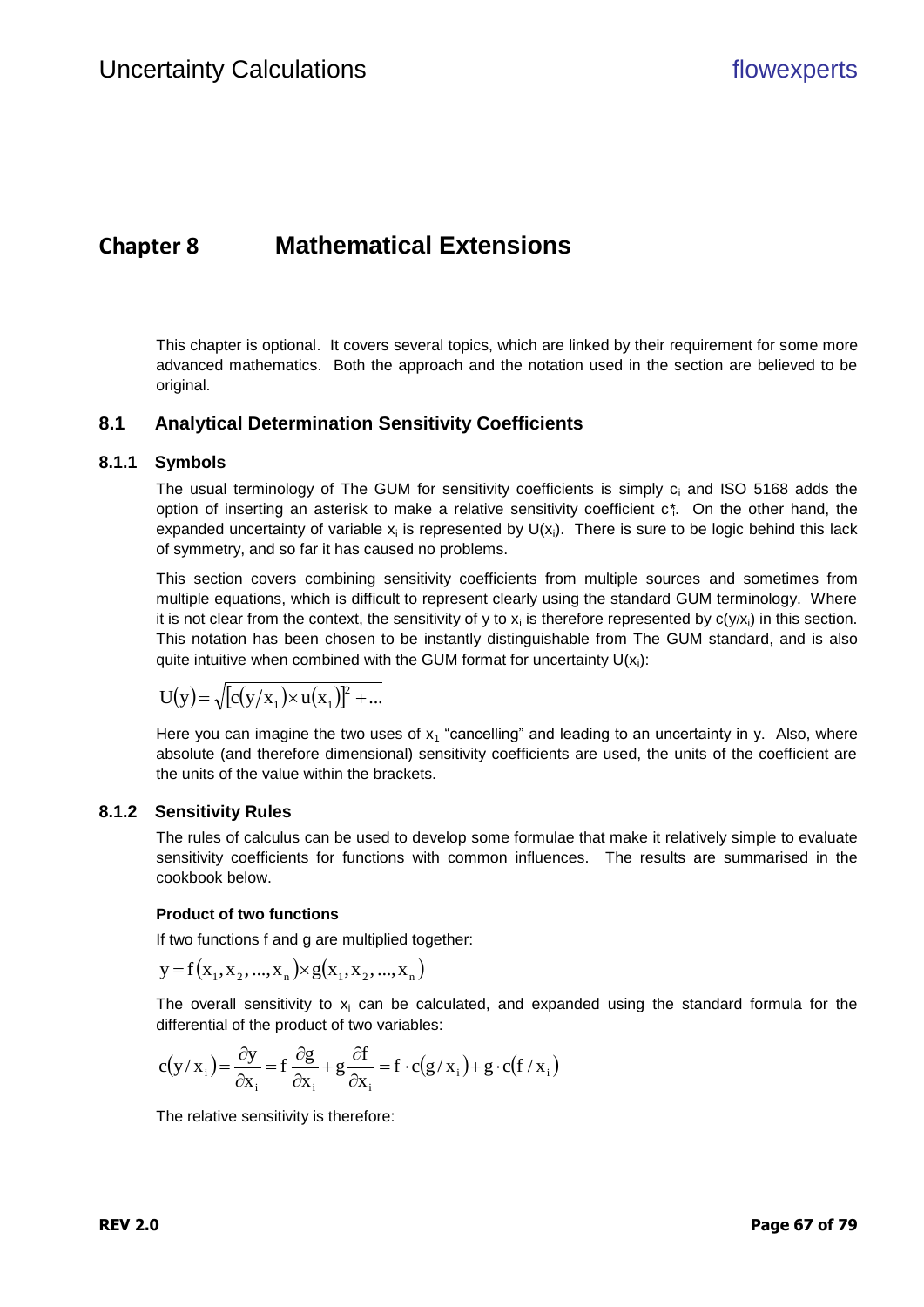$$
c^*(y/x_i) = \frac{x_i}{y} \left( f \frac{\partial g}{\partial x_i} + g \frac{\partial f}{\partial x_i} \right)
$$

Replacing y with f x g and rearranging:

$$
c^*(y/x_i) = \frac{x_i}{g} \frac{\partial g}{\partial x_i} + \frac{x_i}{f} \frac{\partial f}{\partial x_i}
$$

The relative sensitivity to f alone (and similarly for g) is:

$$
c^*\big(f / x_i\big) = \frac{x_i}{f} \frac{\partial f}{\partial x_i}
$$

 $c^2(y/x_1) = \frac{2\pi}{3}\left(\frac{12.5}{10.57} + R\frac{3.2}{10.57}\right)$ <br> **Replacing y with f** x g and reasonaging:<br>  $c^2(y/x_1) = \frac{3\pi}{3} \frac{N}{6} \frac{N}{x_1} + \frac{5\pi}{10.57}$ <br> **The relative sensitivity to f** alone (and similarly for g) is:<br>  $c^4(f/x_$ The previous equation can be rearranged using this definition,. The relative sensitivity to  $x_i$  is the sum of the relative sensitivities of each of the functions f and g:

$$
c_i^* = c^* (f / x_i) + c^* (g / x_i)
$$

#### **Sum of two functions**

$$
y = f(x_1, x_2, ..., x_n) + g(x_1, x_2, ..., x_n)
$$

The absolute sensitivity to  $x_i$  is the sum of the relative sensitivities of each of the functions f and g:

$$
c_i = \frac{\partial y}{\partial x_i} = \frac{\partial f}{\partial x_i} + \frac{\partial g}{\partial x_i} = c(f / x_i) + c(g / x_i)
$$

The relative sensitivity to  $x_i$  is

$$
c_i^* = \frac{x_i}{y} \left( \frac{\partial f}{\partial x_i} + \frac{\partial g}{\partial x_i} \right)
$$

Inserting the definitions of individual relative sensitivity and replacing y with (f+g):

$$
c_i^* = \frac{f \cdot c^*(f / x_i) + g \cdot c^*(g / x_i)}{f + g}
$$

The relative sensitivity of the sum is therefore the weighted average of the relative sensitivity of the two components.

#### **Function of a function**

Suppose that:

$$
y = f(t_1, t_2, ..., t_n)
$$

And one of the terms is calculated from other variables:

$$
t_i = g(x_1, x_2, ..., x_n)
$$

Using the function of a function expression from A-level calculus:

$$
\frac{\partial y}{\partial x_i} = \frac{\partial f}{\partial t_i} \times \frac{\partial t_i}{\partial x_i}
$$